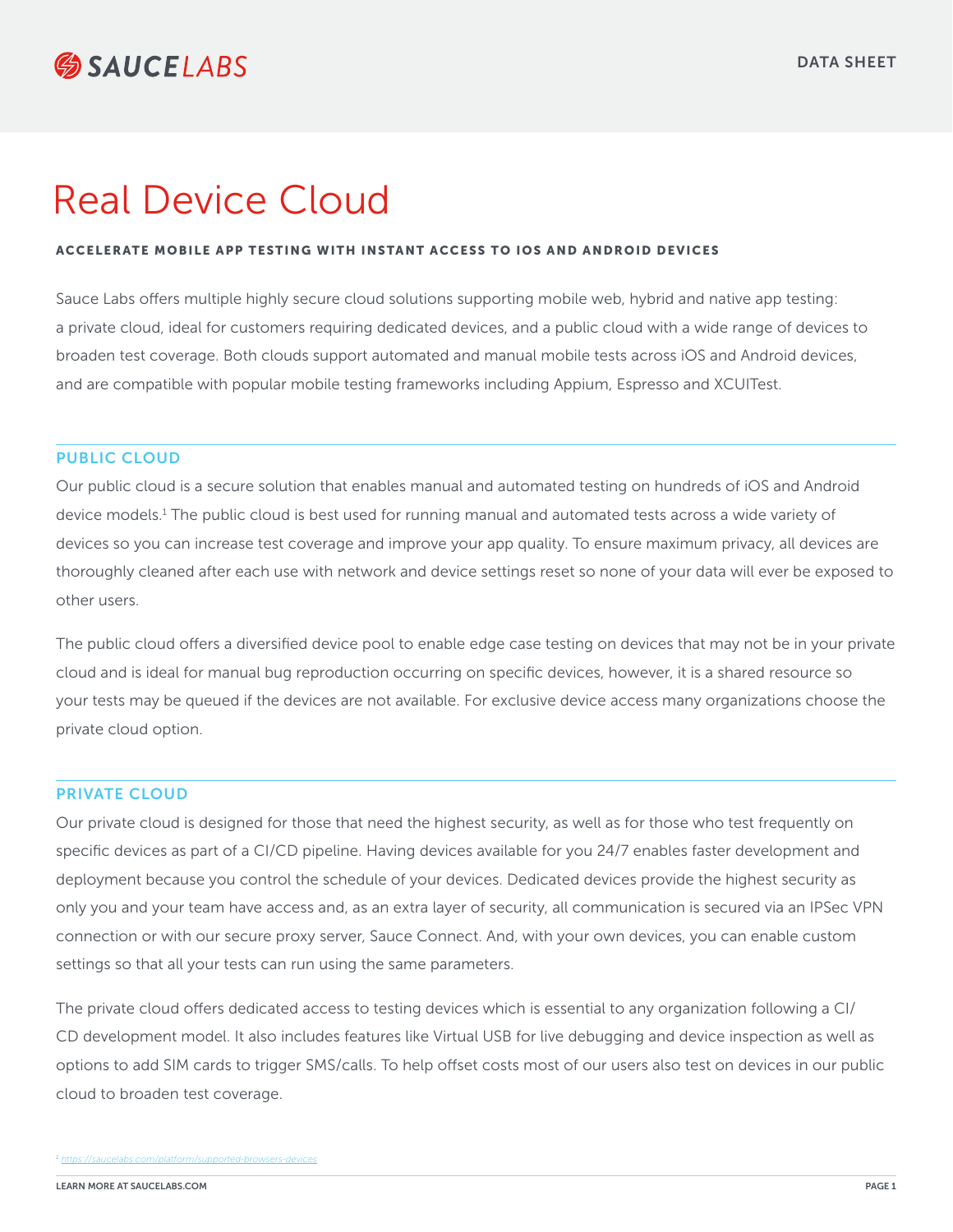### LIVE TESTING

Interactively test your web and mobile apps manually to make sure your apps work flawlessly across the mobile devices, operating systems, and resolutions that matter most to your users. Use manual testing for your stable features when you need to verify your app will work across different device models and form factors, which is important for user experience (UX) testing. With a few clicks you instantly have the devices you need at your fingertips which makes debugging your apps a breeze.

## AUTOMATED TESTING

Use your existing test scripts with standard automation tools like Appium, XCUITest, and Espresso to test your native, hybrid, and web apps on real devices. Use automated testing to automate your functional testing and use all the gestures and touch actions on our device cloud as if the devices were in your hand.



Run your Appium tests in the cloud on thousands of Android/ iOS devices to test on thousands of iOS devices via the Sauce native/ hybrid apps, and mobile websites



Build and execute XCUITest test suites Labs Real Device Cloud



Build and execute your Espresso test suites on Android emulators or thousands of real Android devices

#### KEY FEATURES

Camera image injection: Enables you to mimic camera behavior when testing applications (e.g. barcode, check scanning) by letting you upload an image (in .jpeg .jpg, or .png format) from your computer or another location and presenting it to the application as if it was taken by the device camera.

GPS simulation: Enables you to adjust the GPS location on the device as necessary to test geolocation-based applications.

Mobile carrier networks: Allows you to connect one or more of your private devices to a carrier network in order to complete testing scenarios which are not feasible using a WiFi only connection, e.g. dial and text message to/from the device.

Static/dynamic device allocation: Increases test performance by enabling you to either specify a device or set ranges, which gives you a random device within the specified range that is currently available, ultimately decreasing wait time. Dynamic allocation is recommended for automated mobile app testing in CI/CD environments.

Virtual USB: Simulates connecting a real device with a USB cable directly to your local machine during a live or automated testing session. Virtual USB lets you interact directly with a private cloud device via an integrated development environment like Android Studio and Xcode, or browser-based tools like Chrome DevTools and Safari Web Inspector. You can also use the automation framework of your choice, beyond Appium, Espresso and XCUITest.